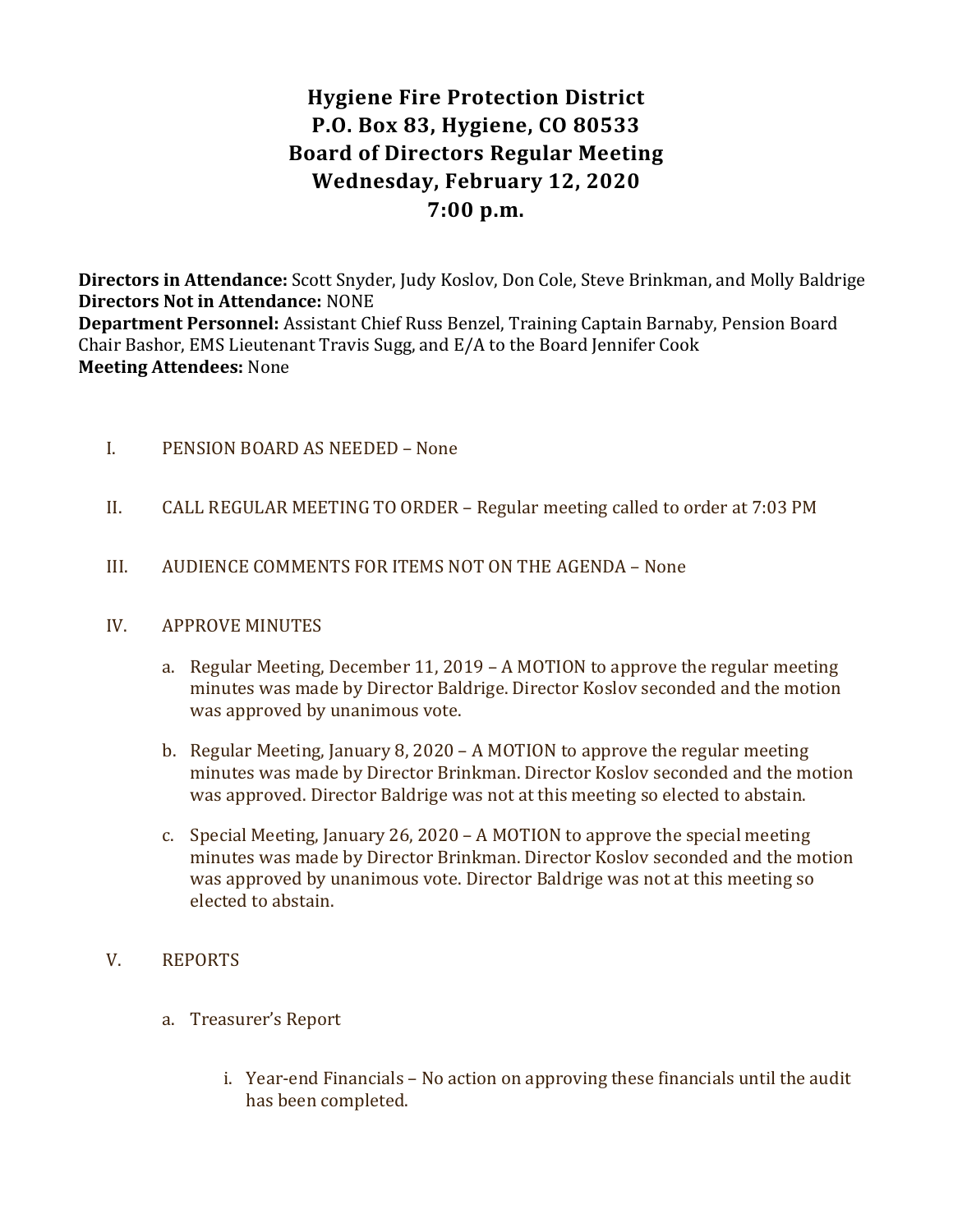- ii. January Financials The balance sheet and budget-to-actual reports were reviewed. Accounts above  $8\%$  ( $1/12$ <sup>th</sup> of a year) were noted. The contingency fund and vehicle replacement funds were separated from internal operating funds to make budget comparisons easier. A new section has been added to the bottom of the budget-to-actual report that shows our cash on hand at the end of the month and expenses for the new truck. These expenses will be tracked and deducted as the payments are made. This gives a clearer picture of our cash on hand as these expenses are accrued throughout the year.
	- 1. Director Brinkman requested that Director Baldrige add an additional column to the budget-to-actual report, showing the over/under values for the month in addition to the year.
- iii. Audit Status All relevant financial statements have been submitted to the accountants to prepare the 2019 Audit.
- b. Secretary's report
	- i. Upcoming deadlines Board Meeting calendars from previous years show that Board goals for the year have traditionally been approved at the February meeting. No further discussion at this time.
	- ii. Election Update Marty Butley and his wife, Gayle, went through Designated Election Official training and recently published Notices for Self-Nomination in the Times-Call. We have received one submission so far.
	- iii. AMR Contract After the January work session, Director Koslov wrote to the Sheriff, asking for a copy of the AMR contract for service to Boulder County, which she received and forwarded to the Board Members and the Chief. There have been questions at prior meetings about what AMR has committed to, so that we can keep tabs on whether they are meeting their contractual obligations. If AMR doesn't meet the specific response time terms spelled out in their contract, they are required to make whatever changes are necessary in order to meet those terms.
	- iv. Chief's Report Chief Trevithick was not able to attend so Assistant Chief Benzel reported on his behalf
	- v. Fuel Tanks No change on the County approving the fuel tanks that we have. We cannot return or exchange them, and selling them would recoup only a portion of what we paid. Our final option is to move them onto private property zoned for agriculture. Roberta Sadar has land that we can use and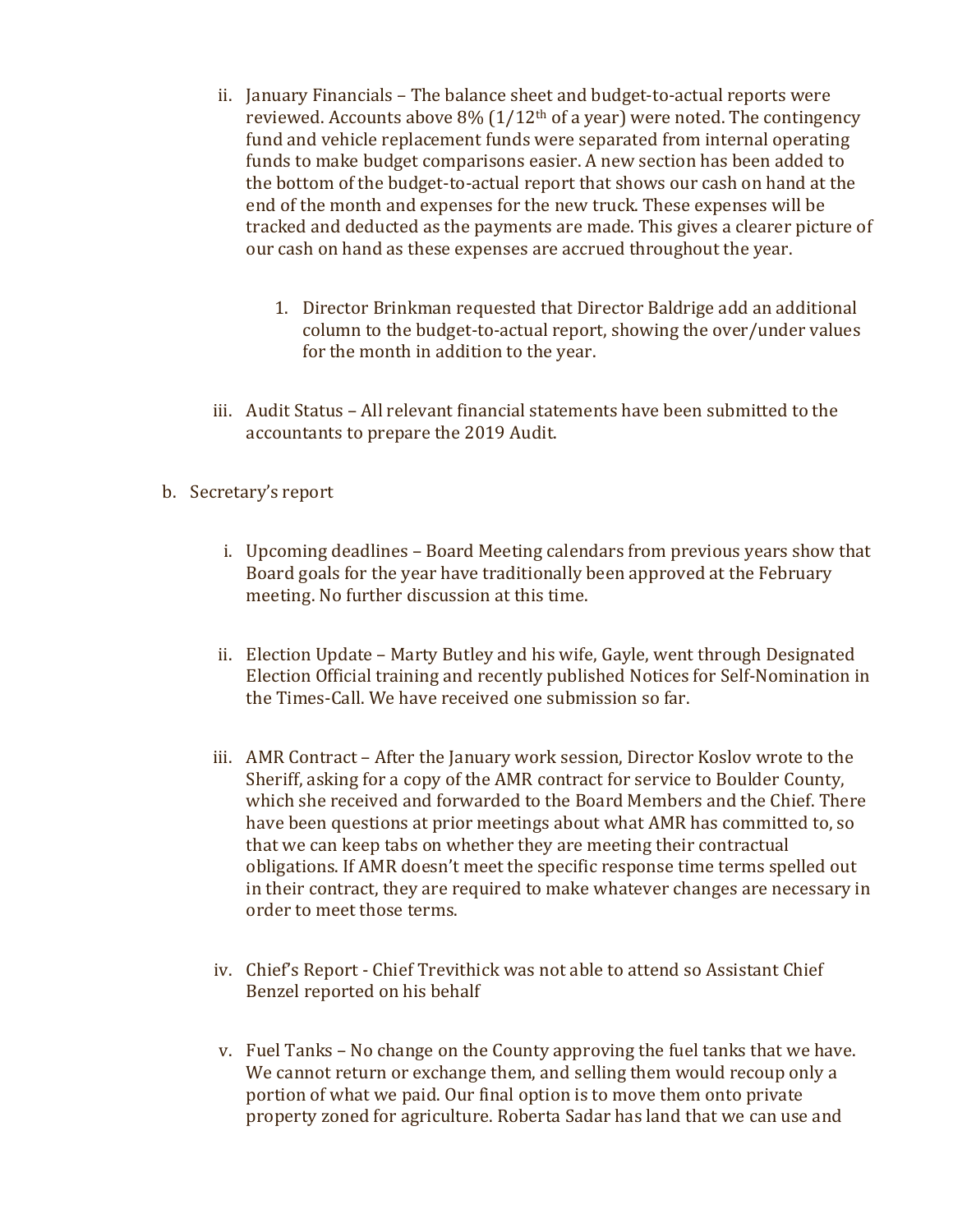would likely charge little more than the overhead fees. We will need to get an agreement in writing, detailing the terms, access, restrictions, etc.

- vi. Shift Coverage Assistant Chief Benzel reported that there was only one 12 hour shift that was not covered, and there were no calls during that time. There was only one 12-hour shift with just a single person on staff; the rest of the month was fully covered.
- vii. LEU Status Assistant Chief Benzel presented the new contract with LEU. There are two main differences from the previous contract:
	- 1. Auto Aid Response: On all Structure fires toned with in the Hygiene Fire Protection District, LEU agrees to respond with their cascade unit and personnel.
	- 2. Mutual Aid Response (as needed): All requests as deemed necessary per the incident commander according to Section 2, response levels of this Agreement.
		- A MOTION to approve the new LEU contract was made by Director Brinkman. Director Snyder seconded, with the addition that Chief Trevithick is approved as a signatory. The motion was approved by unanimous vote.
		- As Board Secretary, Director Koslov will be the second signer on the new LEU contract.
- viii. Temporary Training Sites/Cemex lease Training Captain Barnaby has spent a year trying to get a lease agreement in place with Cemex and it's becoming clear that it isn't going to happen. They want to impose too many corporate restrictions and limitations on access, activity, etc. We need an in-District facility that would allow the Department to respond to calls with minimal delay and conduct ongoing training under all NFPA-mandated scenarios. The option now is to move to private property or establish some kind of agreement with Boulder County that would allow us to use Open Space land within the District. In the meantime, trainings are continuing to take place at the Boulder County or Longmont facilities, but neither location is logistically or geographically conducive to maintaining department responsibilities.
	- 1. In addition to her offer to house the fuel tanks, Roberta Sadar has agreed to allow the HFPD to move training equipment from Cemex onto her property as a temporary solution, until we can secure land within the District on which to set up permanent facilities.
		- Director Snyder requested that Chief Trevithick put together a lease proposal for temporarily locating training facilities and fuel tanks on the Sadar property.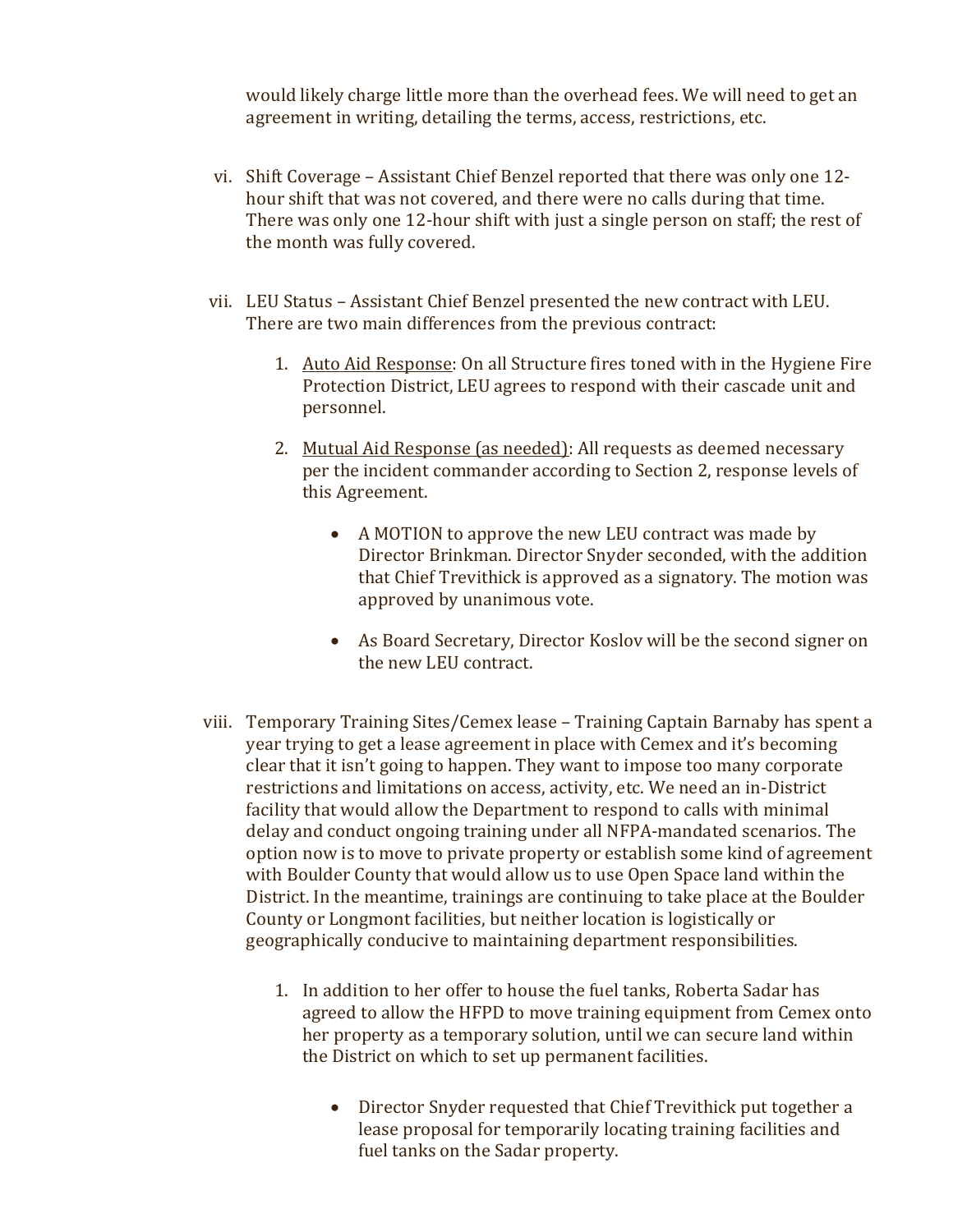- If the HFPD offers compensation to rent space on private property, we would need to present the offer for public bids to prevent any allegations of nepotism or partiality. However, Roberta has indicated that she may not charge much more than the basic upkeep expenses, in which case there is no competitive benefit.
- 2. Alternatively, the HFPD could explore purchasing land. Boulder County noted that, in order to set up training facilities, we should go through the same time- and labor-intensive process as if we were building a new house, which would mean conducting sampling and testing, applying for building permits, etc. However, it was also stated that, as a Special Fire District, we are not required to proceed through those steps. It was not clear whether the same statement would apply to the fuel tanks.
	- There was some concern about how this dispensation would be applied if these actions took place on private land. Training Captain Barnaby has researched the issue and reported that – as long as there is a written lease agreement in place between the property owner and user that covers legal training activities – the County cannot interfere.
	- The best long-term solution would be to get Boulder County to allow us to use Open Space land within the District. Chief Trevithick and Training Captain Barnaby will pursue discussions to that end.
- ix. Other Issues & Opportunities
	- 1. The Colorado Division of Fire Prevention and Control is going to have their mobile driving simulator unit at the Hygiene Fire Station April 6th-10<sup>th</sup>. They will conduct several training sessions throughout the day and participants will have the chance to "drive" a variety of apparatus that may not be part of their respective fleets. Hygiene members can start signing up this weekend and will have scheduling priority. At the end of the month, Assistant Chief Benzel will send notice of the opportunity to surrounding agencies to fill all the remaining timeslots. Multiple departments applied for the chance to host this training experience and there's a lot of excitement that Hygiene was chosen as the winning applicant.
	- 2. Work Session Discussions After the most recent work session, some participants had additional "offline" discussions, which lead to some confusion and concern among the operating staff. Chief Trevithick requests that all Work Session discussions be limited to those in attendance and confined to the officially designated time and place.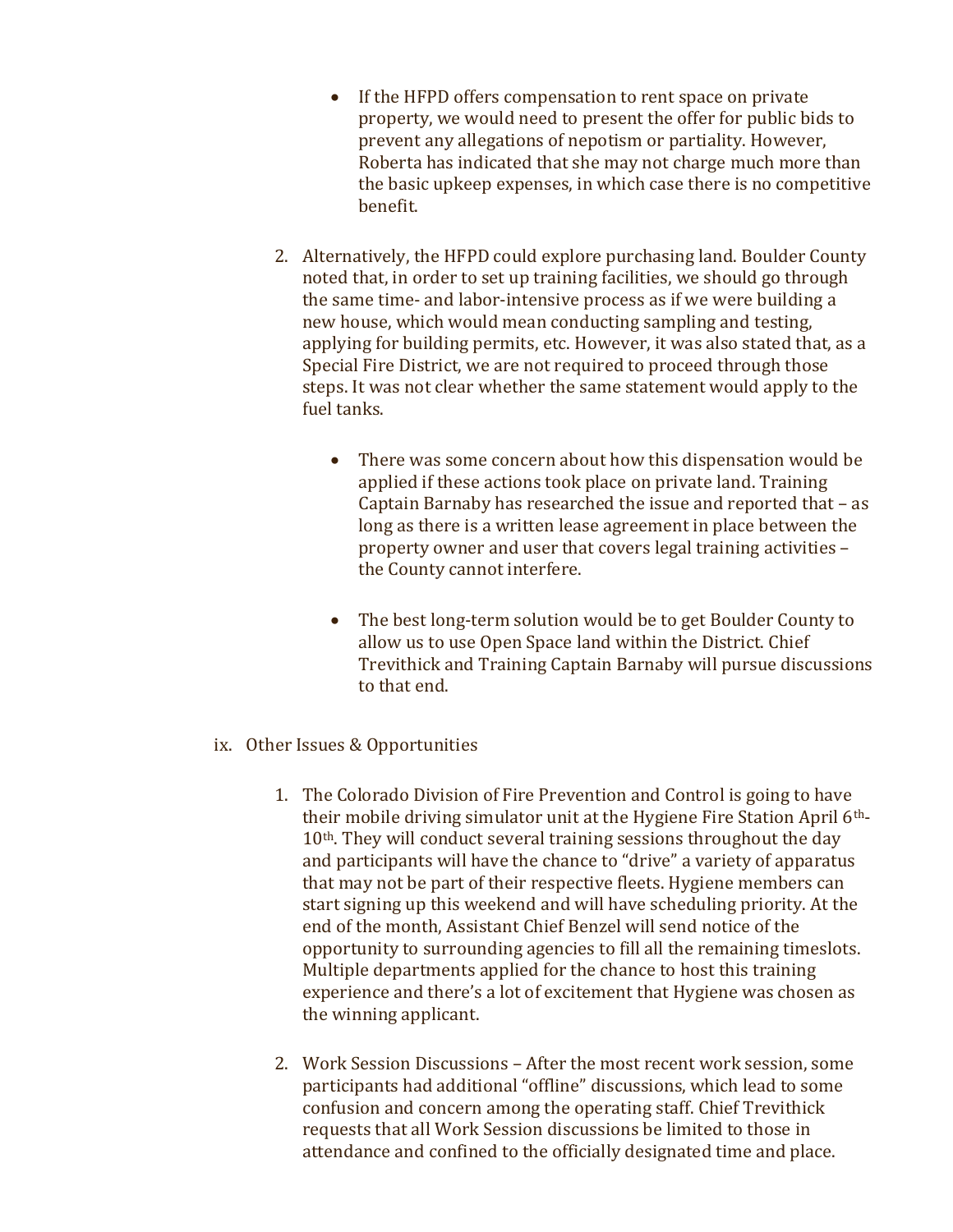#### VI. OLD BUSINESS

- a. Newsletter Postcard notices alerting people to the newsletter have recently gone out and we've since received 10 new email sign-ups.
- b. Current Service Status At the last work session, the Board discussed how to go about evaluating the service currently being provided by the HFPD, including updating tables and charts from five years ago. The ALS vs BLS issue is still in question and we are trying to determine how many of our calls could be served by BLS service. Assistant Chief Benzel reported that we are still trying to get in touch with the people who would have the breakdown of those numbers.
	- i. EMS Lieutenant Sugg will take steps to put together a report detailing statistics on ALS vs. BLS calls and send to the Directors for the March meeting.
- c. Command personnel's personal use of District vehicles Director Baldrige will write a SOP for command vehicle use, with input from the Board Members. Director Cole will look into insurance limitations.

#### VII. NEW BUSINESS

- a. In anticipation of the new engine that will be delivered this year, Director Cole suggests cutting the number of engines to accommodate space limitations at the station. Additionally, part of the District has been annexed out, so our service territory has contracted slightly. Instead of having the new engine replace 2802, Director Cole recommends having it replace 2801. The current 2801 can then be sold, once it hits the 20-year mark at the end of this year. The new engine is a Type 1-Type 3 hybrid, which is capable of fighting structure fires and wildfires, so we'll be better equipped to handle a wider variety of situations, even though we'd have fewer apparatus. Not purchasing a replacement for 2801 would save space and almost a  $\frac{1}{2}$ million dollars in replacement costs.
	- i. The consensus from the attending members was that there is enough space to accommodate three engines, and having a third, functioning, backup engine is more valuable than the income we may be able to get from selling it, even if it is older than the 20-year industry standard retirement age.
- b. Banking and Investment Plan Director Baldrige presented a proposal for consolidating our bank accounts and redirecting some of our savings into an investment institution.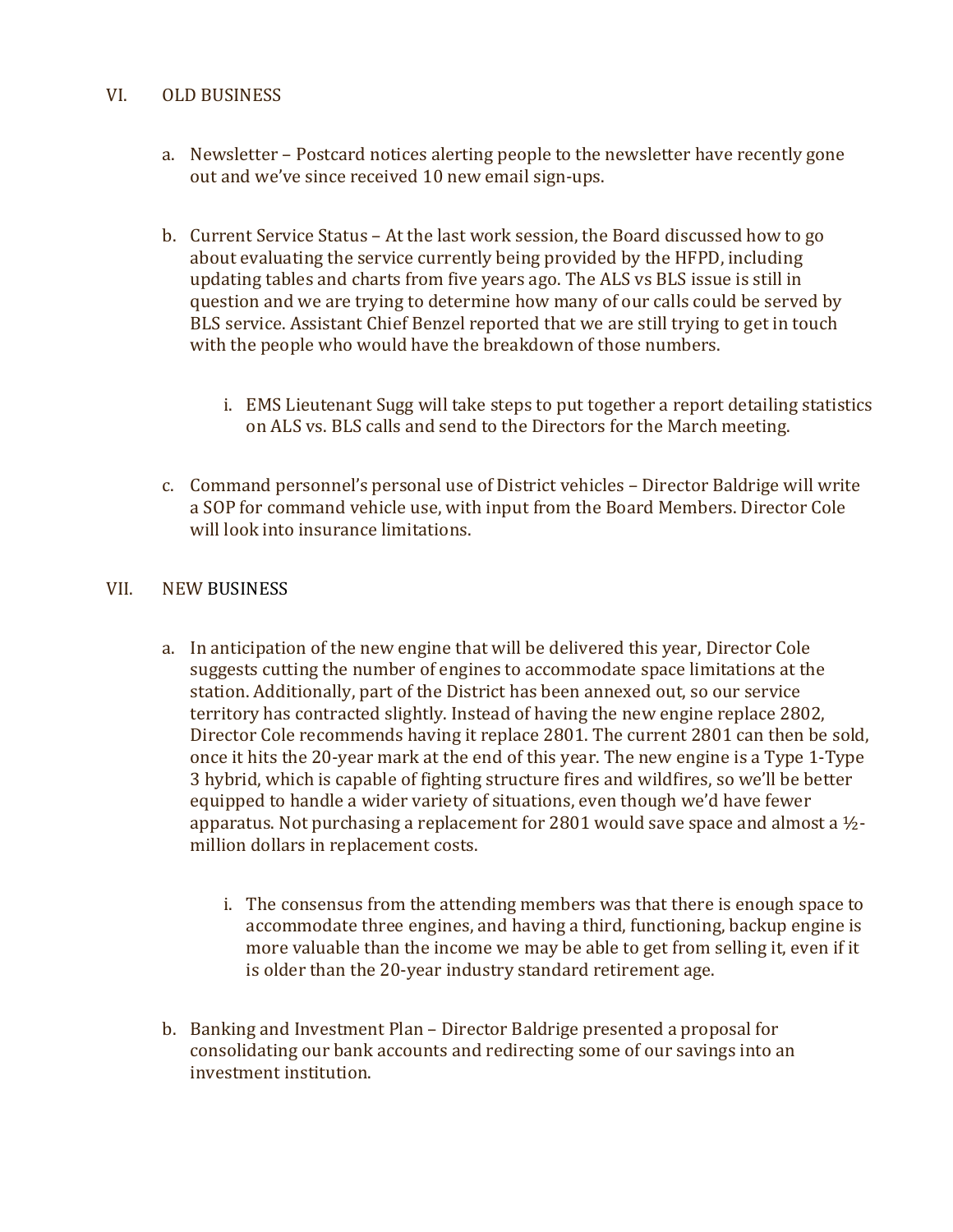- i. Bank Consolidation We have six bank accounts across three different institutions, which make tracking and reconciling difficult. Director Baldrige proposes consolidating down to two accounts at Bank of the West.
	- 1. Property taxes would be deposited into account "A," and would be used for automatic transfers to account "B" to cover the amounts needed for payroll and credit card charges. The goal would be to keep a balance of approximately \$100,000.
		- Excess funds in account "A" would be deposited into the new investment account.
	- 2. Account "B" would be used for vendor payments and payroll. Because this account would be linked to multiple vendors for automatic payment withdrawals, it has a higher vulnerability to online security breaches. Account "B" would therefore maintain a much lower balance  $(-\$25,000)$  to minimize potential loss.
	- 3. CONSOLIDATION PLAN presented by Director Baldrige
		- 1) Transfer Wells Fargo funds into Bank of the West 0440 account, close that WF account
		- 2) Transfer Independent Bank Savings 2625 to Bank of the West 0440, close that IB account
		- 3) Transfer Independent Bank Savings 9516 to Bank of the West 0440, close that IB account
		- 4) Transfer Independent Bank 4130 balance to Bank of the West 0440, close IB account 4130, cancelling the lone debit card on that account.
	- 4. A MOTION to take all the actions listed in the consolidation plan and authorize Director Baldrige to enact them was made by Director Baldrige. Director Brinkman seconded and the motion was approved by unanimous vote. Director Cole and Director Brinkman will be the authorized signers on the Bank of the West accounts.
- ii. Investment Institution Our savings are earning a very low rate of interest (0.15%); moving to an investment account could earn between  $\sim$  1.5% and  $\sim$ 1.8%. The investment account would house all extra funds and money would flow back and forth between investment and bank accounts as needed. Director Baldrige would like to open two investment accounts and presented three possible institutions that are authorized to manage public funds: Colotrust, CSafe, and CSip. All three specialize in the management of funds for Colorado local governments. CSafe has the best yields but their fees are also the highest. Colotrust's fees are slightly lower but, correspondingly, so are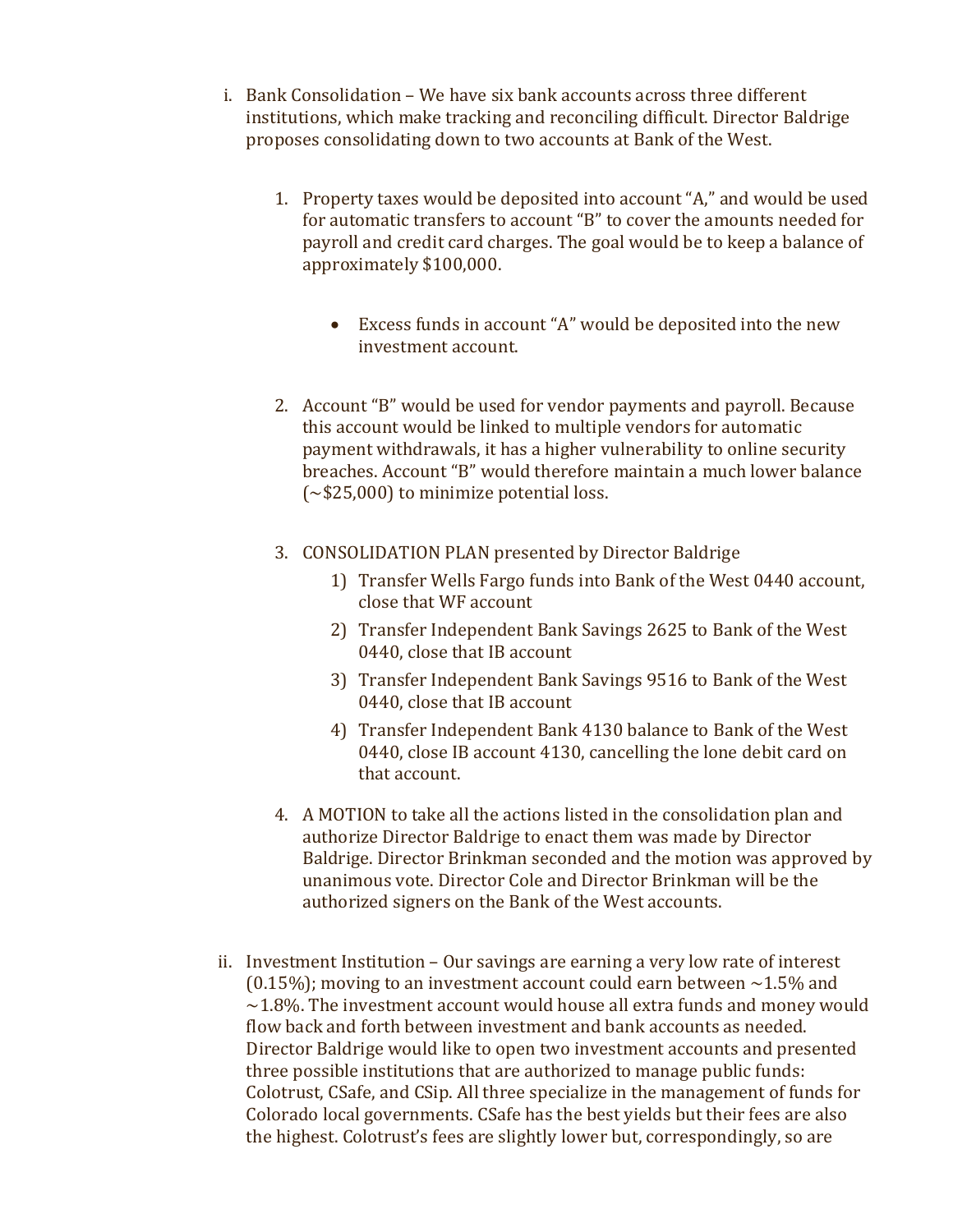their yields. Director Koslov asked Director Baldrige to put together a side-byside comparison of yields, fees and other pertinent matters for each fund, using both the high and low yields.

- 1. Investment account "C" would hold all excess funds except Capital account funds.
- 2. Investment account "D" would be a Capital account to hold budgeted contributions for Capital purchases, and other donations from individuals and our 501(c)3.
- c. US 36 is going to be closed for repair for a month in March. Emergency vehicles will still be allowed to get through, and Estes Park is going to stage an ambulance at Pinewood Springs. Lyons will likely serve an increased number of traffic incidents. AMR will try to station an ambulance closer to the area and Big Elk will fill in ambulance service when AMR can't.

# VIII. AGENDA NEXT MONTH

- a. Work Session? No discussion
- b. Regular Meeting –Director Brinkman will not be able to attend the meetings in March, April and May. The Board Members attempted to reschedule meetings to accommodate but other members had conflicts on the proposed dates. Ultimately it was decided to keep the meetings as they are currently scheduled.
	- i. All members are aware that there needs to be a quorum at the March meeting to approve the investment resolution.
- IX. ADJOURNMENT A MOTION to adjourn the meeting was made by Director Brinkman at 9:25 PM.

Motion/Resolution Summary:

- MOTION to approve the December 11, 2019 regular meeting minutes
- MOTION to approve the January 8, 2020 regular meeting minutes
- MOTION to approve the January 26, 202 special meeting minutes
- MOTION to approve the new LEU contract, with the addition that Chief Trevithick is approved as a signatory
- MOTION to take all the actions listed in the consolidation plan and authorize Director Baldrige to enact them
- MOTION to adjourn the meeting